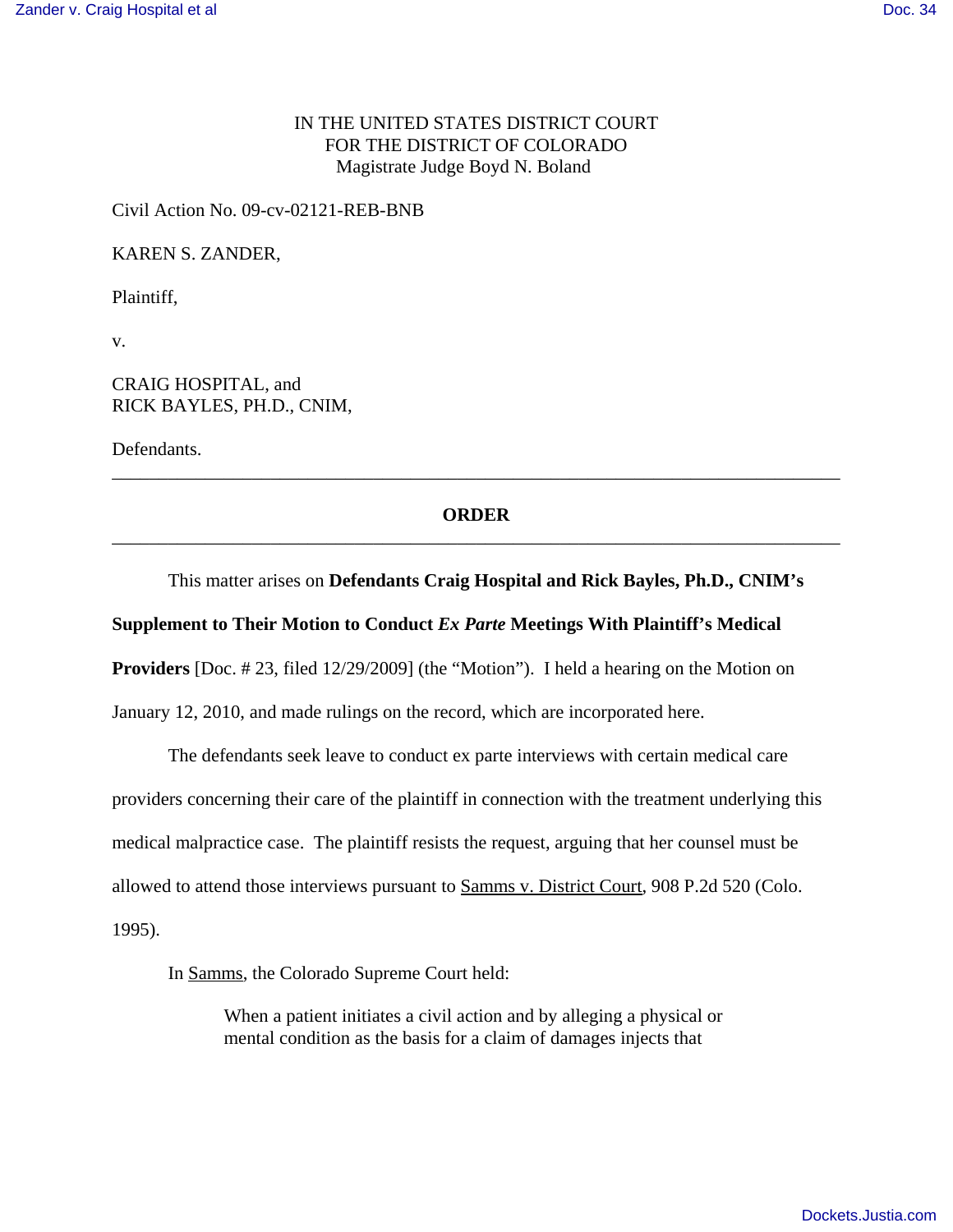issue into the case, the patient thereby impliedly waives his or her physician-patient privilege with respect to that medical condition.

\* \* \*

[A] trial court has authority to permit a defense attorney to conduct informal interviews with a plaintiff's treating physicians in the absence of the plaintiff or the plaintiff's attorney about matters not subject to a physician-patient privilege so long as the plaintiff is given reasonable notice of such interviews to permit the plaintiff or the plaintiff's attorney to attend or to take other appropriate steps to ensure that privileged information will not be discussed.

Id. at pp. 524 and 529.

The Colorado court took the opportunity in Reutter v. Weber, 179 P.3d 977, 979 (Colo.

2007), to further explain its holding in Samms:

Samms did not create a blanket rule that a plaintiff is always entitled to attend an interview of a non-party medical provider. Instead, it held that the trial court should take appropriate measures to protect against the divulgement of residually privileged information, and that allowing the plaintiff to attend the interview is the preferred measure where there is a high risk that residually privileged information will be divulged.

Here, the defendants seek to conduct ex parte interviews of health care providers who

treated the plaintiff solely in connection with matters underlying her malpractice claim.

Consequently, I find that these health care providers have no residually privileged information.

In the absence of residually privileged information, I find that there is no reason to allow the

plaintiff or her counsel to attend the interviews.

By filing the instant Motion the defendants gave the plaintiff reasonable notice of the interviews they intend to conduct. Also by filing this Motion the defendants provided the plaintiff with an opportunity to take appropriate steps--by resisting the Motion, filing a motion for protective order, or otherwise--to ensure that residually privileged information will not be disclosed. The defendants have fully satisfied the notice obligation imposed by Samms, 908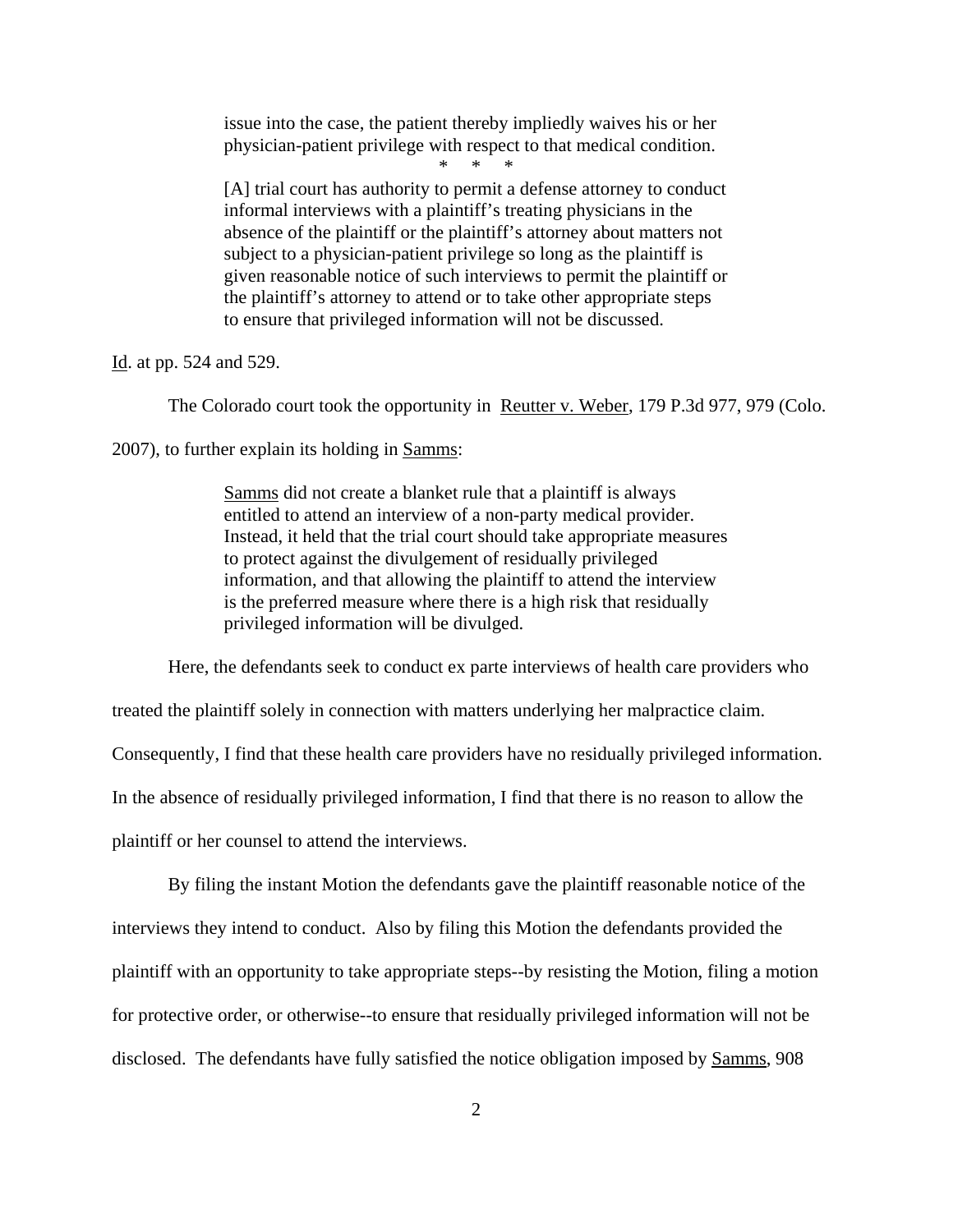P.2d at 526 (requiring that the plaintiff must be given reasonable notice of any proposed informal interviews).

IT IS ORDERED that the plaintiff has waived the physician-patient privilege with

respect to the following medical conditions (the "Waived Conditions"):

Pre-operative, operative, and post-operative care, including preoperative work-up, the operations performed on September 7 and 9, 2007, and post-operative care including physical and occupational therapy for and including progressive myelopathy, T9-12 laminectomies, untethering of the thoracic spinal cord, expansive duraplasty, and cyst subarachnoid shunt, T3-8 decompressive laminectomies and removal of extradural compressive lipoma, and the resulting complete paraplegia, neurogenic bowel and bladder spasticity, depression, and neuropathic pain.

IT IS FURTHER ORDERED that the defendants may conduct ex parte interviews of the

following health care providers (the "Authorized Providers") concerning the Waived Conditions

outside the presence of the plaintiff or her lawyers:

| 1. Kent Davis, M.D. | 2. Glen Bolto |
|---------------------|---------------|
|                     |               |

- 3. Scott Anderson, M.D. 4. Dr. Shih-Fong Hsu
- 5. Dr. Thomas Balazy 6. Irene Gabalis, R.N.
- 7. J. Sarah Close, R.N. 8. Linda Leon, R.N.
- 
- 11. Sara Schneeberger 12. Kristin Wiggers
- 
- 
- 
- 19. Christopher Crowley 20. Jennifer Phillips, O.T.
- 
- $\mathsf{on.}\ \mathsf{M.D.}$
- 
- 
- 
- 9. Deborah Croft, R.N. 10. Jean E. Yarbrough, R.N.
	-
- 13. Dayna Reisch 14. Lisa Shelton
- 15. Gerald McGineley 16. Jessica Nicolosi, P.T.
- 17. Janice Plattner, P.T. 18. Sharon Blackburn, P.T.
	-
- 21. Shad St. Louis, OTR 22. Lola Hershberger, OTR

IT IS FURTHER ORDERED that the defendants shall provide a copy of this Order to